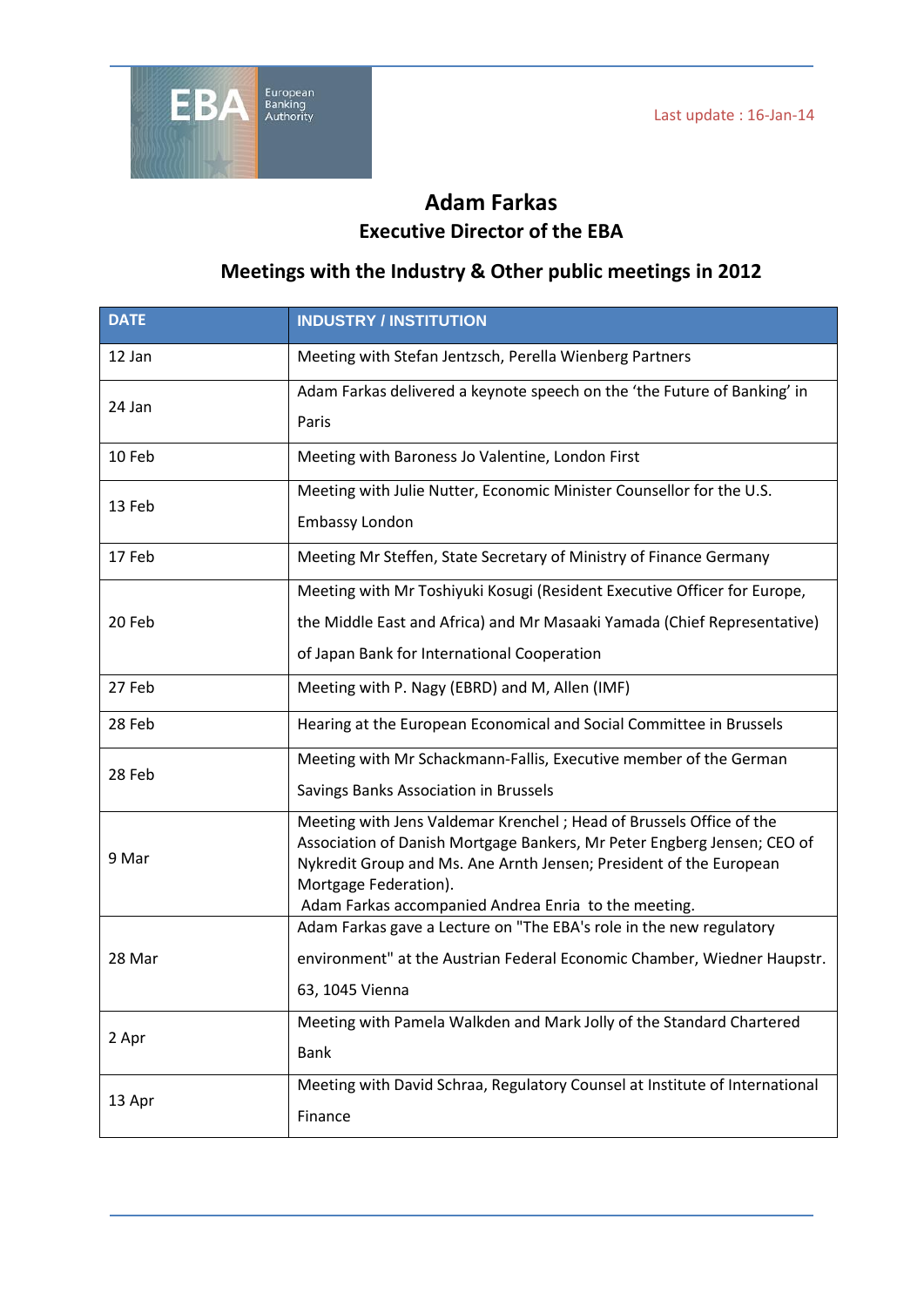

| 18 Apr+ IV    | Meeting with Juan-Carlos Crisanto and Charles Littrel of the Basel           |
|---------------|------------------------------------------------------------------------------|
|               | <b>Committee on Banking Supervision (BCBS)</b>                               |
| 19 Apr        | Meeting with Elliott Possner, Associate Professor of Political Science, Case |
|               | Western Reserve University, US                                               |
| 26 Apr        | Meeting with Dirk Jaeger, Association of German Banks and Korbinian Ibel,    |
|               | Head of Group Risk Controlling and Capital Management, Commerzbank AG        |
| 27 Apr        | Adam Farkas took part in a panel discussion at the 'Shadow Banking'          |
|               | conference in Brussels.                                                      |
| 14 May        | Adam Farkas took part in a round table discussion on 'Banking in Europe:     |
|               | The New Challenge' in Luxembourg.                                            |
| 24 May        | Adam Farkas gave a keynote speech at the High level meeting for Central      |
|               | and Eastern European Europe in Warsaw                                        |
| 30 May        | Meeting with Mr Schackmann-Fallis, Deutscher Sparkassen- und                 |
|               | Giroverband                                                                  |
| 26 June       | Guest speaker over dinner - Association of German Banks                      |
| 28 June       | Attend the IIF Conference Prague                                             |
| 7 Sept        | Meeting with Mr Pierre Mina, Mr Gilles Briatta, Mr Denis Devers, Mrs         |
|               | Dorothée Bucquet and Mr Didier Blancard from Société Générale                |
| <b>11 Oct</b> | Meeting with Association of Foreign Banks, at Erste Bank premises.           |
|               | Attendees:                                                                   |
|               | Ubaldo Bezoari (CMCIC Group)                                                 |
|               | Heiner Boehmer(Landesbank Hessen-Thüringen Girozentrale Helaba)              |
|               | Vassiliki Campbell (NBG Bank)                                                |
|               | Michele Dapri (Intesa Sanpaolo)                                              |
|               | Robert Miller (Caixa Geral de Depósitos)                                     |
|               | Niinisalo-Snowden (Nordea Bank Finland Plc)<br>Kirsti                        |
|               | Paul Orchart (Commonwealth Bank of Australia)                                |
|               | Eduard Oswald (Erste Group Bank AG)                                          |
|               | Paddack (Banco Bilbao Vizcaya Argentaria)<br>Philip                          |
|               | Starzmann (Commerzbank AG)<br>Marc                                           |
|               | Nicolas Themistocli (Landesbank Baden-Württemberg)                           |